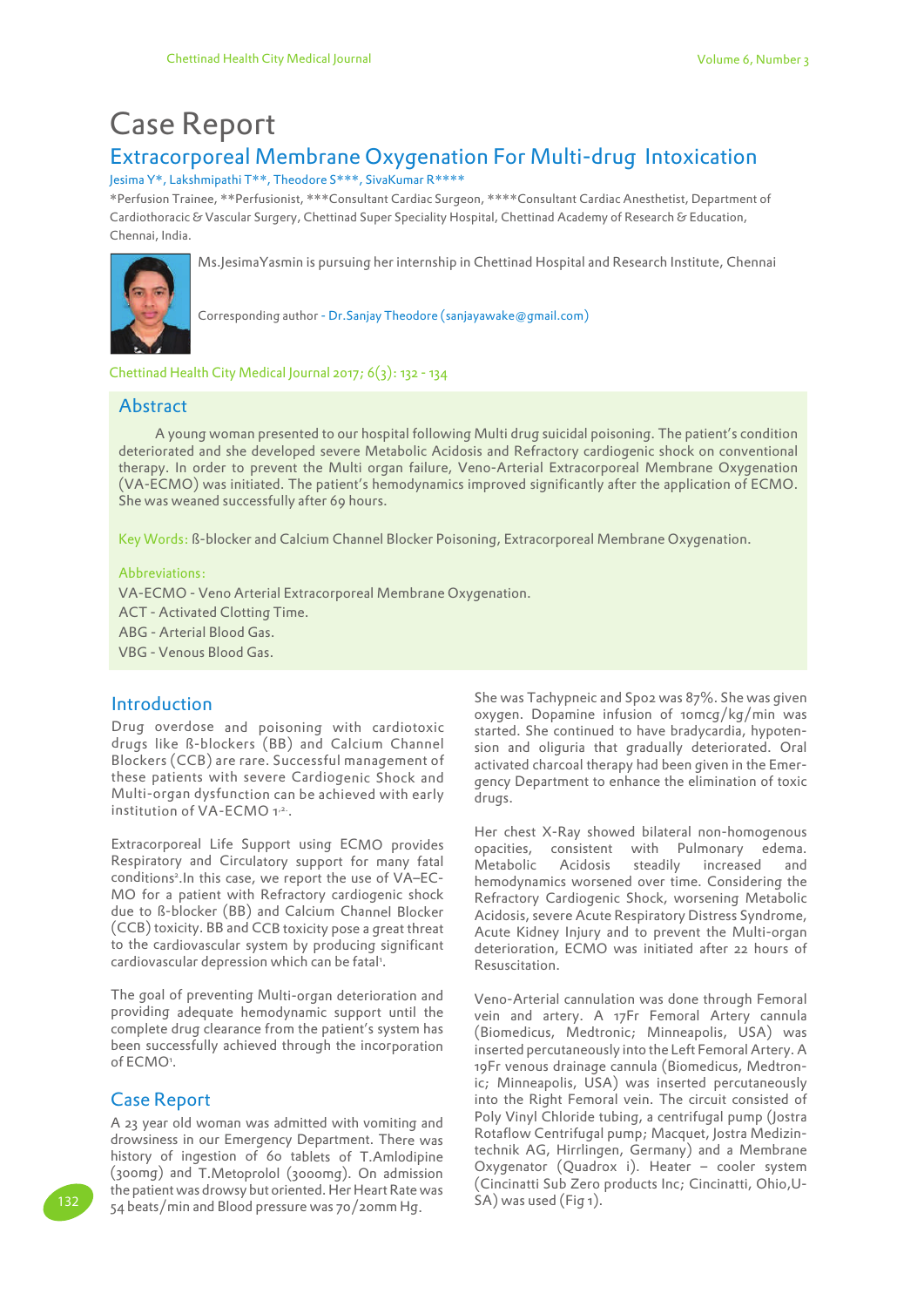| Time                                 | pН   | pO <sub>2</sub> | SO <sub>2</sub> | pCO <sub>2</sub> | HCO,                     | Lac    |  |  |  |  |
|--------------------------------------|------|-----------------|-----------------|------------------|--------------------------|--------|--|--|--|--|
|                                      |      | mmHq)           | $(\%)$          | (mmHg)           | $\gamma$ mmol $\gamma$ L | mmol/L |  |  |  |  |
| $9:02$ AM                            | 7.19 | 58              | 84              | 30               | 11                       | 3.9    |  |  |  |  |
| 10:06 AM                             | 7.15 | 124             | 97              | 35               | 11                       | 3.9    |  |  |  |  |
| 12:42 AM                             | 7.26 | 306             | 99              | 21               |                          | 4.9    |  |  |  |  |
| Teble 4 Mossociac Matchelic Acidesis |      |                 |                 |                  |                          |        |  |  |  |  |

**Table 1 -** Worsening Metabolic Acidosis.



#### **Fig 1** : Circuit

#### ECMO Management

Blood flow was initiated with a flow rate of  $2L/min/m^2$ and gas flow through the membrane was set at 2L/min. The lungs were kept ventilated with SIMV mode, PEEP-8, Pressure support – 12 and  $Fi_{2}$  – 80 %. The Activated Clotting Time was maintained between 200 – 250 secs with the continuous infusion of Unfractionated Heparin.

The ACT and ABG were checked every one hour. Mixed Venous Oxygen Saturation and Lactate levels were used to monitor the tissue perfusion. The VBG revealed a MVO2 in the range of between 60- 75 % throughout the procedure which reflects the adequate tissue perfusion.

The pressure drop of the oxygenator (∆P) helps in predicting any clots within the oxygenator membrane.

## $\Delta P = \mathsf{MAP}_{\mathsf{pre-oxy}} - \mathsf{MAP}_{\mathsf{post-oxy}}$

The ∆P was monitored continuously and maintained within 10mmHg throughout the procedure.

The urine output increased immediately after initiation of ECMO and the inotropic supports were slowly tapered as the hemodynamics improved. After 10 hours of ECMO the Lactate levels decreased to a more physiological level of 1.6 mmol/L.

|                        | pΗ   | pO <sub>2</sub><br>(mmHq) | SO <sub>2</sub><br>$(\% )$ | pCO <sub>2</sub><br>mmHq) | HCO,<br>mmol/L) | Lac<br>(mmol/L) |
|------------------------|------|---------------------------|----------------------------|---------------------------|-----------------|-----------------|
| Before ECMO initiation | 7.26 | 341                       | 99                         | 21                        |                 | 4.6             |
| At initiation of ECMO  | 7.30 | 117                       | 98                         | 28                        | 14              | 3.9             |
| After 10 hours of ECMO | 7.38 | 267                       | 99                         | 35                        | 20              | 1.6             |
| After 24 hours of ECMO | 7.35 | 70                        | 96                         | 37                        | 21              | 1.4             |
| After 48 hours of ECMO | 7.43 | 106                       | 98                         | 35                        | 21              | 1.3             |
| After 65 hours of ECMO | 7.43 | 95                        | 98                         | 35                        | 23              | 1.4             |

**Table 2 -** Indicates the improvement of Metabolic parameters.